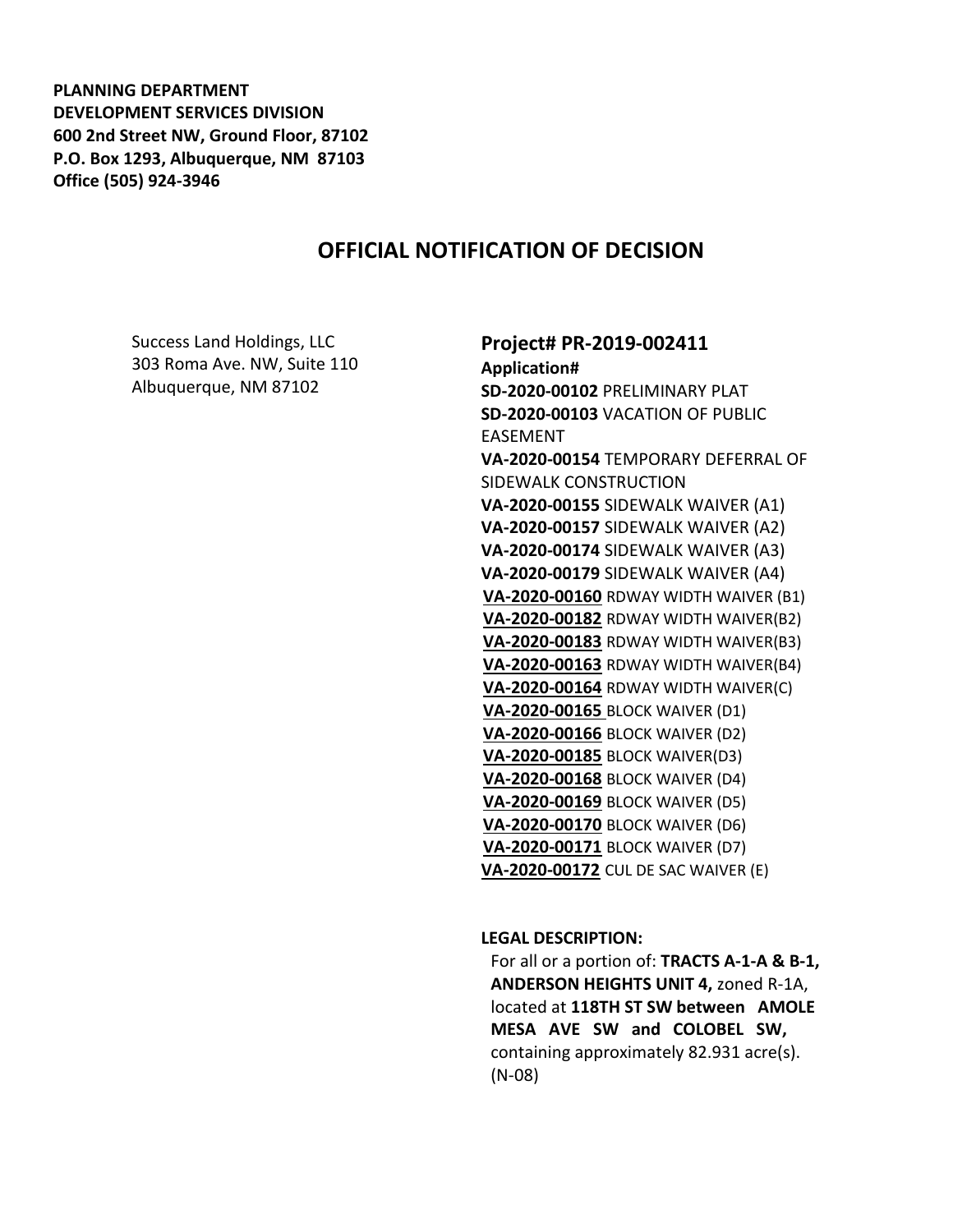Project # PR-2019-002411 Applications# SD-2020-00102, SD-2020-00103, VA-2020-00154, VA-2020-00155, VA-2020-00157, VA-2020-00174, VA-2020-00179, VA-2020-00160, VA-2020-00182, VA-2020-00183, VA-2020-00163, VA-2020-00164, VA-2020-00165, VA-2020-00166, VA-2020-00185, VA-2020-00168, VA-2020-00169, VA-2020-00170, VA-2020-00171, VA-2020-0017 Page 2 of 6

On November 4, 2020, the Development Review Board (DRB) held a public meeting concerning the above referenced application and approved the request based on the following Findings:

#### **SD-2020-00102 PRELIMINARY PLAT**

- 1. This Preliminary/Final subdivides two existing lots consisting of a total of 82.931 acres in size into 506 lots with 51 open space parcels to be developed in four units.
- 2. The property is zoned R-1A. Future development must be consistent with the underlying zone district.
- 3. Four Infrastructure Lists for Units 1-4 of the Aspire subdivision were approved with the Plat.
- 4. The applicant provided the required notice as outlined in the IDO Table 6-1-1.

#### Conditions:

1. If an approved Traffic Impact Study (TIS) requires it, a revised Infrastructure List(s) with a financial guarantee must address the revisions required by the TIS.

#### **SD-2020-00103 VACATION OF PUBLIC EASEMENT**

- 1. The applicant proposes to vacate an existing public drainage easement that was recorded on May 11, 2018.
- 2. The applicant justified the vacation request for the easement pursuant to 14-16-6-6- (K)(3)(a). The drainage easement will be replaced with a new easement.

### **VA-2020-00154 TEMPORARY DEFERRAL OF SIDEWALK CONSTRUCTION**

- 1. The applicant proposes the temporary deferral of sidewalk construction where lots are fronting. The deferral avoids damage during construction of the residential dwellings.
- 2. Transportation engineering had no objections.

#### **VA-2020-00155 SIDEWALK WAIVER (A1)**

- 1. The applicant proposes a waiver to the IDO/DPM standard(s) for sidewalks on one side at entrances as shown on the Variance Exhibit. The request is justified because the streets are private, with no public right-of-way.
- 2. The applicant provided the required notice as outlined in the IDO Table 6-1-1.

#### **VA-2020-00157 SIDEWALK WAIVER (A2)**

1. The applicant proposes a waiver to the IDO/DPM standard(s) for sidewalks on one side at entrances as shown on the Variance Exhibit. The request is justified because the streets are private, with no public right-of-way.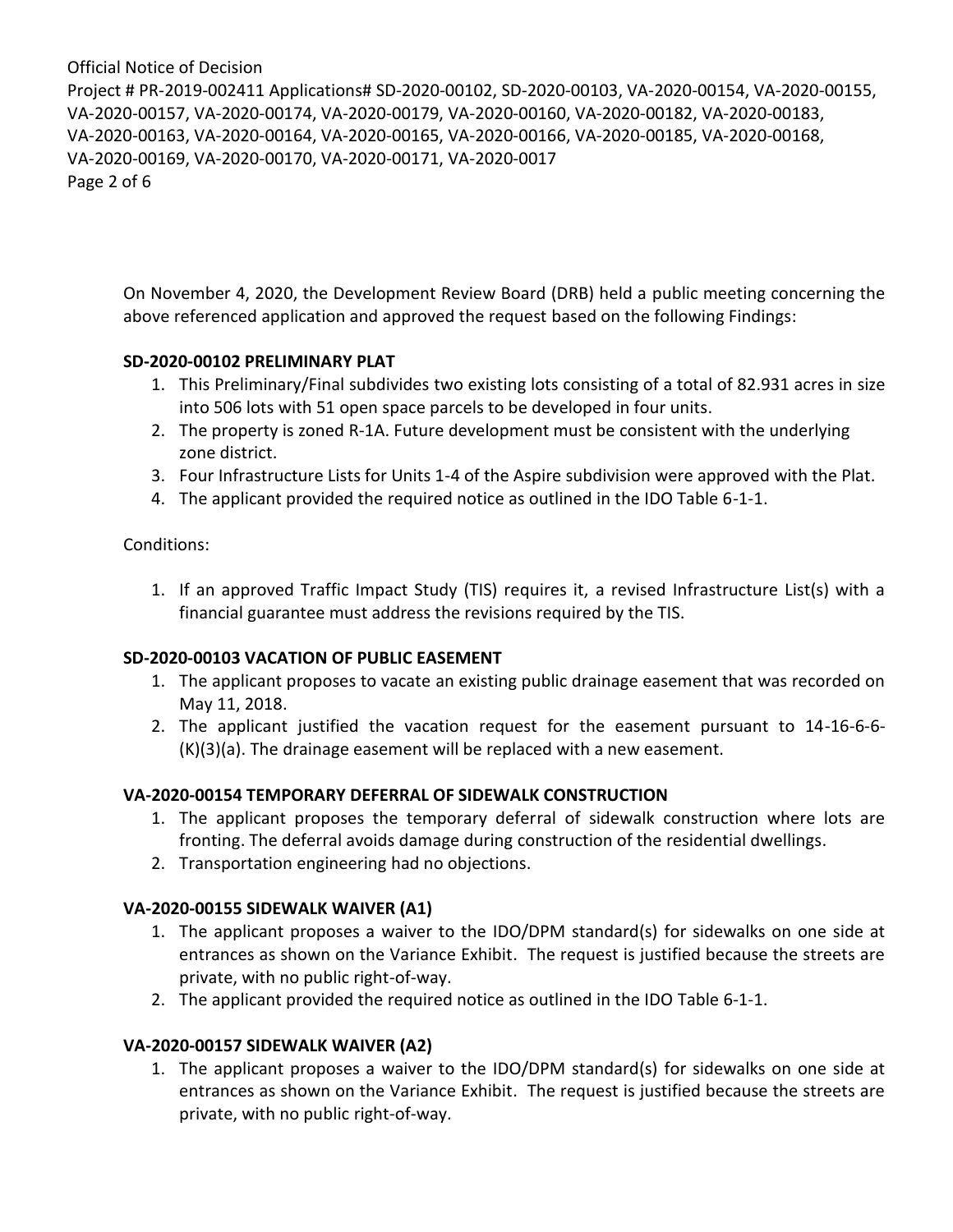Project # PR-2019-002411 Applications# SD-2020-00102, SD-2020-00103, VA-2020-00154, VA-2020-00155, VA-2020-00157, VA-2020-00174, VA-2020-00179, VA-2020-00160, VA-2020-00182, VA-2020-00183, VA-2020-00163, VA-2020-00164, VA-2020-00165, VA-2020-00166, VA-2020-00185, VA-2020-00168, VA-2020-00169, VA-2020-00170, VA-2020-00171, VA-2020-0017

Page 3 of 6

2. The applicant provided the required notice as outlined in the IDO Table 6-1-1.

### **VA-2020-00174 SIDEWALK WAIVER (A3)**

- 1. The applicant proposes a waiver to the IDO/DPM standard(s) for sidewalks on one side at entrances as shown on the Variance Exhibit. The request is justified because the streets are private, with no public right-of-way.
- 2. The applicant provided the required notice as outlined in the IDO Table 6-1-1.

### **VA-2020-00179 SIDEWALK WAIVER (A4)**

- 1. The applicant proposes a waiver to the IDO/DPM standard(s) for sidewalks on one side at entrances as shown on the Variance Exhibit. The request is justified because the streets are private, with no public right-of-way.
- 2. The applicant provided the required notice as outlined in the IDO Table 6-1-1.

### **VA-2020-00160 ROADWAY WIDTH WAIVER (B1)**

- 1. The applicant proposes a waiver to the IDO/DPM standard(s) for narrower street widths and paving widths for short stretches of roadway where roadway classifications change from local access to normal local. The request is justified because the street widths and turnaround meet the requirements for fire access, the streets will be uniform in width and provide continuity for drivers, and the streets are private and intended for residents of the proposed development only.
- 2. The applicant provided the required notice as outlined in the IDO Table 6-1-1.

### **VA-2020-00182 ROADWAY WIDTH WAIVER (B2)**

- 1. The applicant proposes a waiver to the IDO/DPM standard(s) for narrower street widths and paving widths for short stretches of roadway where roadway classifications change from local access to normal local. The request is justified because the street widths and turnaround meet the requirements for fire access, the streets will be uniform in width and provide continuity for drivers, and the streets are private and intended for residents of the proposed development only.
- 2. The applicant provided the required notice as outlined in the IDO Table 6-1-1.

### **VA-2020-00183 ROADWAY WIDTH WAIVER (B3)**

- 1. The applicant proposes a waiver to the IDO/DPM standard(s) for narrower street widths and paving widths for short stretches of roadway where roadway classifications change from local access to normal local. The request is justified because the street widths and turnaround meet the requirements for fire access, the streets will be uniform in width and provide continuity for drivers, and the streets are private and intended for residents of the proposed development only.
- 2. The applicant provided the required notice as outlined in the IDO Table 6-1-1.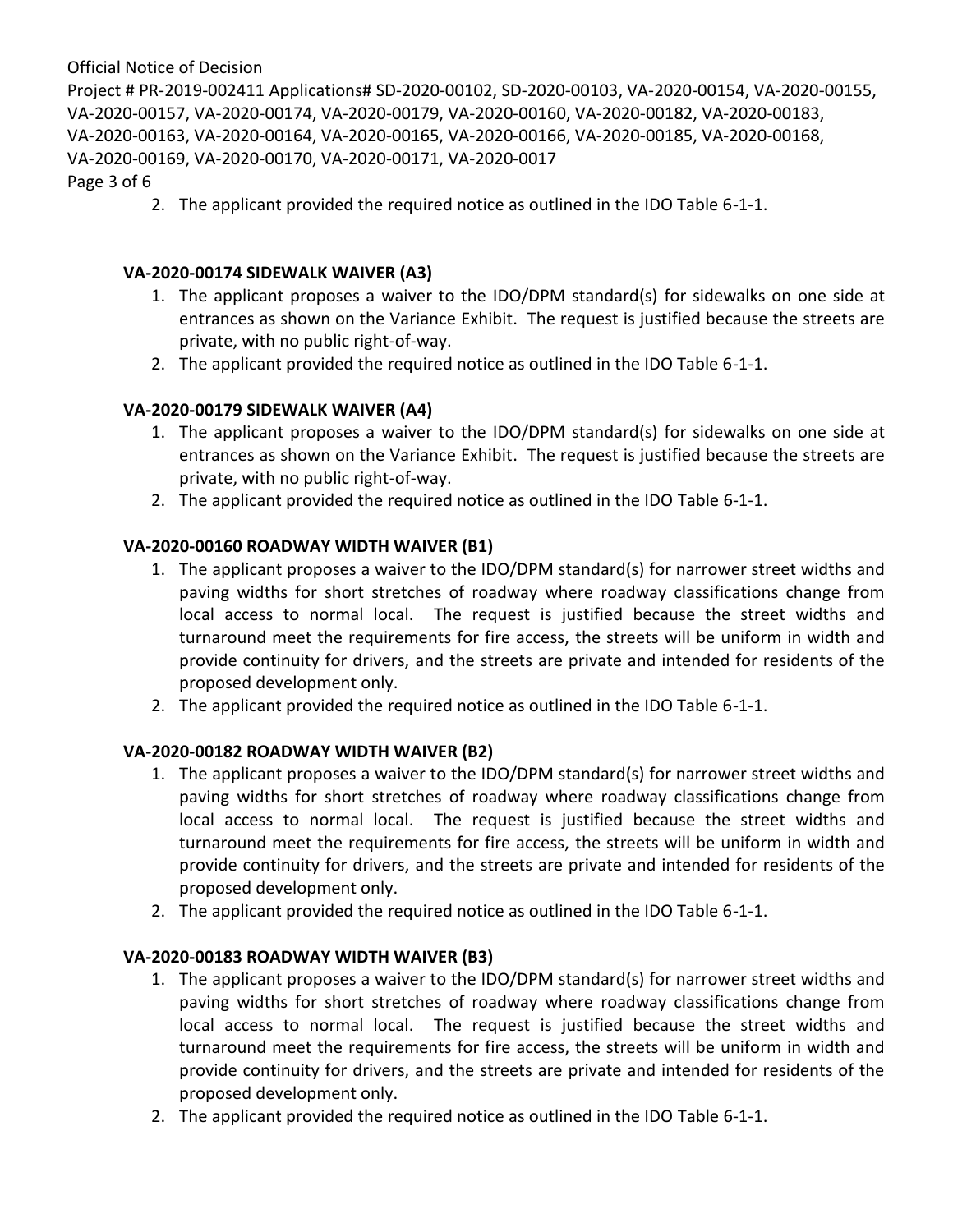Project # PR-2019-002411 Applications# SD-2020-00102, SD-2020-00103, VA-2020-00154, VA-2020-00155, VA-2020-00157, VA-2020-00174, VA-2020-00179, VA-2020-00160, VA-2020-00182, VA-2020-00183, VA-2020-00163, VA-2020-00164, VA-2020-00165, VA-2020-00166, VA-2020-00185, VA-2020-00168, VA-2020-00169, VA-2020-00170, VA-2020-00171, VA-2020-0017 Page 4 of 6

### **VA-2020-00163 ROADWAY WIDTH WAIVER (B4)**

- 1. The applicant proposes a waiver to the IDO/DPM standard(s) for narrower street widths and paving widths for short stretches of roadway where roadway classifications change from local access to normal local. The request is justified because the street widths and turnaround meet the requirements for fire access, the streets will be uniform in width and provide continuity for drivers, and the streets are private and intended for residents of the proposed development only.
- 2. The applicant provided the required notice as outlined in the IDO Table 6-1-1.

## **VA-2020-00164 ROADWAY WIDTH WAIVER (C)**

- 1. The applicant proposes a waiver to the IDO/DPM standard(s) for narrower street widths and paving widths for short stretches of roadway where roadway classifications change from local access to normal local. The request is justified because the street widths and turnaround meet the requirements for fire access, the streets will be uniform in width and provide continuity for drivers, and the streets are private and intended for residents of the proposed development only.
- 2. The applicant provided the required notice as outlined in the IDO Table 6-1-1.

### **VA-2020-00165 BLOCK WAIVER (D1)**

- 1. The applicant proposes a waiver to the IDO/DPM standard(s) for block lengths longer than 600 feet. The request is justified because the streets are residential with a low speed limit, and the streets and sidewalks are private and intended for residents of the proposed development only.
- 2. The applicant provided the required notice as outlined in the IDO Table 6-1-1.

## **VA-2020-00166 BLOCK WAIVER (D2)**

- 1. The applicant proposes a waiver to the IDO/DPM standard(s) for block lengths longer than 600 feet. The request is justified because the streets are residential with a low speed limit, and the streets and sidewalks are private and intended for residents of the proposed development only.
- 2. The applicant provided the required notice as outlined in the IDO Table 6-1-1.

## **VA-2020-00185 BLOCK WAIVER (D3)**

- 1. The applicant proposes a waiver to the IDO/DPM standard(s) for block lengths longer than 600 feet. The request is justified because the streets are residential with a low speed limit, and the streets and sidewalks are private and intended for residents of the proposed development only.
- 2. The applicant provided the required notice as outlined in the IDO Table 6-1-1.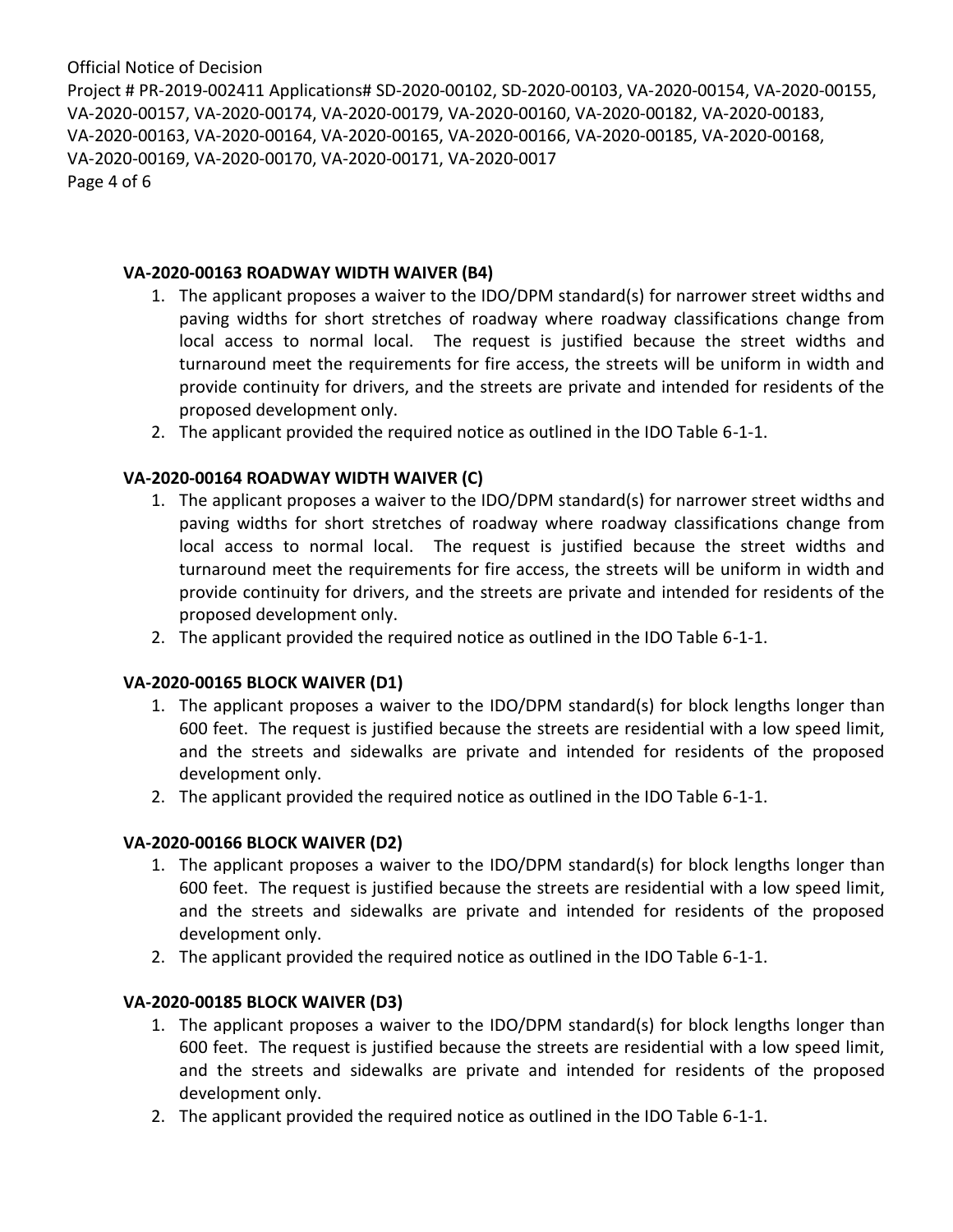Project # PR-2019-002411 Applications# SD-2020-00102, SD-2020-00103, VA-2020-00154, VA-2020-00155, VA-2020-00157, VA-2020-00174, VA-2020-00179, VA-2020-00160, VA-2020-00182, VA-2020-00183, VA-2020-00163, VA-2020-00164, VA-2020-00165, VA-2020-00166, VA-2020-00185, VA-2020-00168, VA-2020-00169, VA-2020-00170, VA-2020-00171, VA-2020-0017 Page 5 of 6

#### **VA-2020-00168 BLOCK WAIVER (D4)**

- 1. The applicant proposes a waiver to the IDO/DPM standard(s) for block lengths longer than 600 feet. The request is justified because the streets are residential with a low speed limit, and the streets and sidewalks are private and intended for residents of the proposed development only.
- 2. The applicant provided the required notice as outlined in the IDO Table 6-1-1.

### **VA-2020-00169 BLOCK WAIVER (D5)**

- 1. The applicant proposes a waiver to the IDO/DPM standard(s) for block lengths longer than 600 feet. The request is justified because the streets are residential with a low speed limit, and the streets and sidewalks are private and intended for residents of the proposed development only.
- 2. The applicant provided the required notice as outlined in the IDO Table 6-1-1.

### **VA-2020-00170 BLOCK WAIVER (D6)**

- 1. The applicant proposes a waiver to the IDO/DPM standard(s) for block lengths longer than 600 feet. The request is justified because the streets are residential with a low speed limit, and the streets and sidewalks are private and intended for residents of the proposed development only.
- 2. The applicant provided the required notice as outlined in the IDO Table 6-1-1.

### **VA-2020-00171 BLOCK WAIVER (D7)**

- 1. The applicant proposes a waiver to the IDO/DPM standard(s) for block lengths longer than 600 feet. The request is justified because the streets are residential with a low speed limit, and the streets and sidewalks are private and intended for residents of the proposed development only.
- 2. The applicant provided the required notice as outlined in the IDO Table 6-1-1.

### **VA-2020-00172 CUL DE SAC WAIVER (E)**

- 1. The applicant proposes a waiver to the IDO/DPM standard(s) for the cul-de-sac at the south end of Cantara Lane. The request is justified because there will be two intersections in close proximity to where Cantara Lane would connect to Colobel Avenue, and this could create vehicular safety issues, and a 25-foot pedestrian access easement will be granted that will connect from the cul-de-sac to Colobel Avenue.
- 2. The applicant provided the required notice as outlined in the IDO Table 6-1-1.